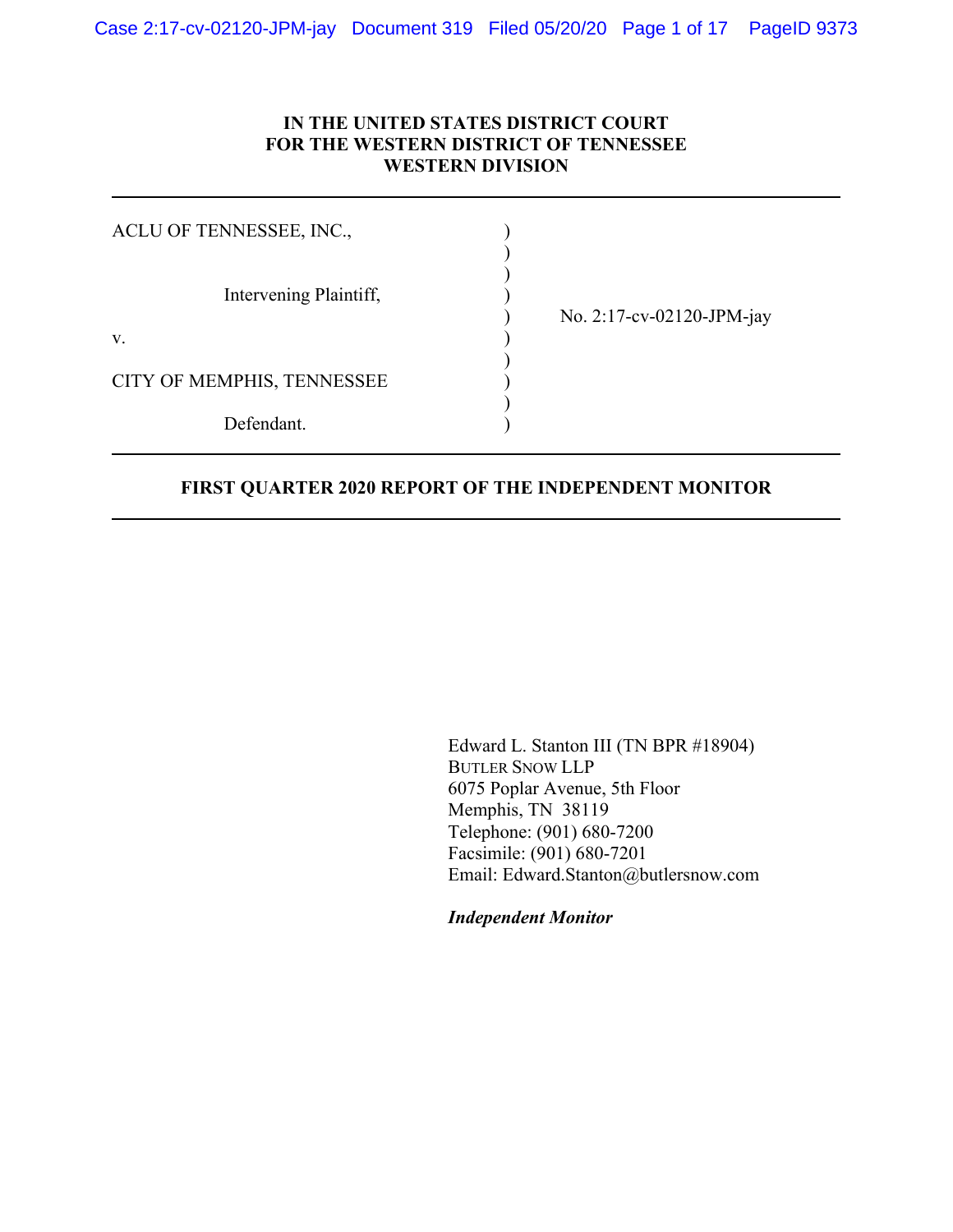# **TABLE OF CONTENTS**

| III. REQUESTS FOR AUTHORIZATION & MATTERS BROUGHT BEFORE |  |
|----------------------------------------------------------|--|
|                                                          |  |
|                                                          |  |
|                                                          |  |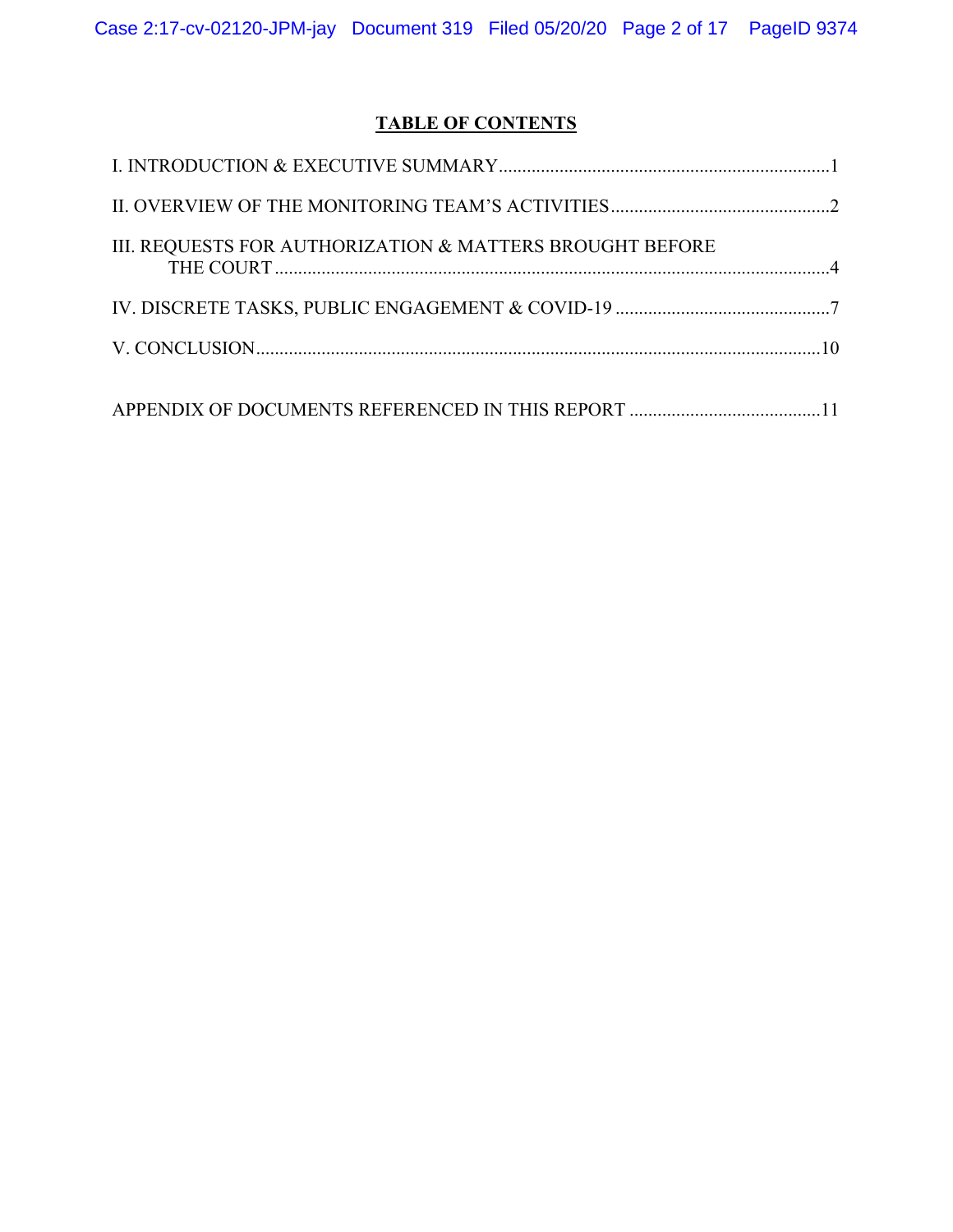## <span id="page-2-0"></span>**I. INTRODUCTION & EXECUTIVE SUMMARY**

This First Quarter 2020 (Q1-20) Report follows five prior reports by the Monitoring Team:

- $\bullet$  Interim Report (ECF No. 197);
- 2019 First Quarter  $(Q1)$  Report (ECF No. 205);
- 2019 Second Quarter (Q2) Report (ECF No. 219);
- 2019 Q2 Supplemental Report (Q2 Supplement) (*see* **Exhibit 1—**submitted on August 26, 2019, but not yet docketed); and
- 2019 Third Quarter (Q3) Report (ECF No. 256, docketed without submitted exhibits).

It covers the period from November 20, 2019 (the date that the team submitted its Q3 Report) to March 31, 2020, and fulfills three goals. *First*, this Q1-20 Report provides an overview of the Monitoring Team's activities. *Second*, the Report identifies the various requests for authorization (RFAs) from the City to which the Monitoring Team has responded and summarizes the RFAs and other matters pertaining to the Consent Decree that have been brought before the Court for resolution. *Third and finally*, this Report provides updates regarding the following: (1) the discrete tasks that the Court has directed the Monitoring Team to complete to help restore Defendant City of Memphis (City) to compliance with the *Kendrick* Consent Decree; (2) the Monitoring Team's public-engagement efforts; and (3) and the impact of the COVID-19 pandemic on those efforts.<sup>1</sup>

<sup>1</sup> The Consent Decree is ECF No. 3 in Case No. 2:76-cv-000449 before this Court and has been made publicly available on the Monitoring Team's website, www.memphispdmonitor.com. All docketed and unsealed reports (and exhibits) of the Monitoring Team and selected Orders of the Court are available on www.memphispdmonitor.com.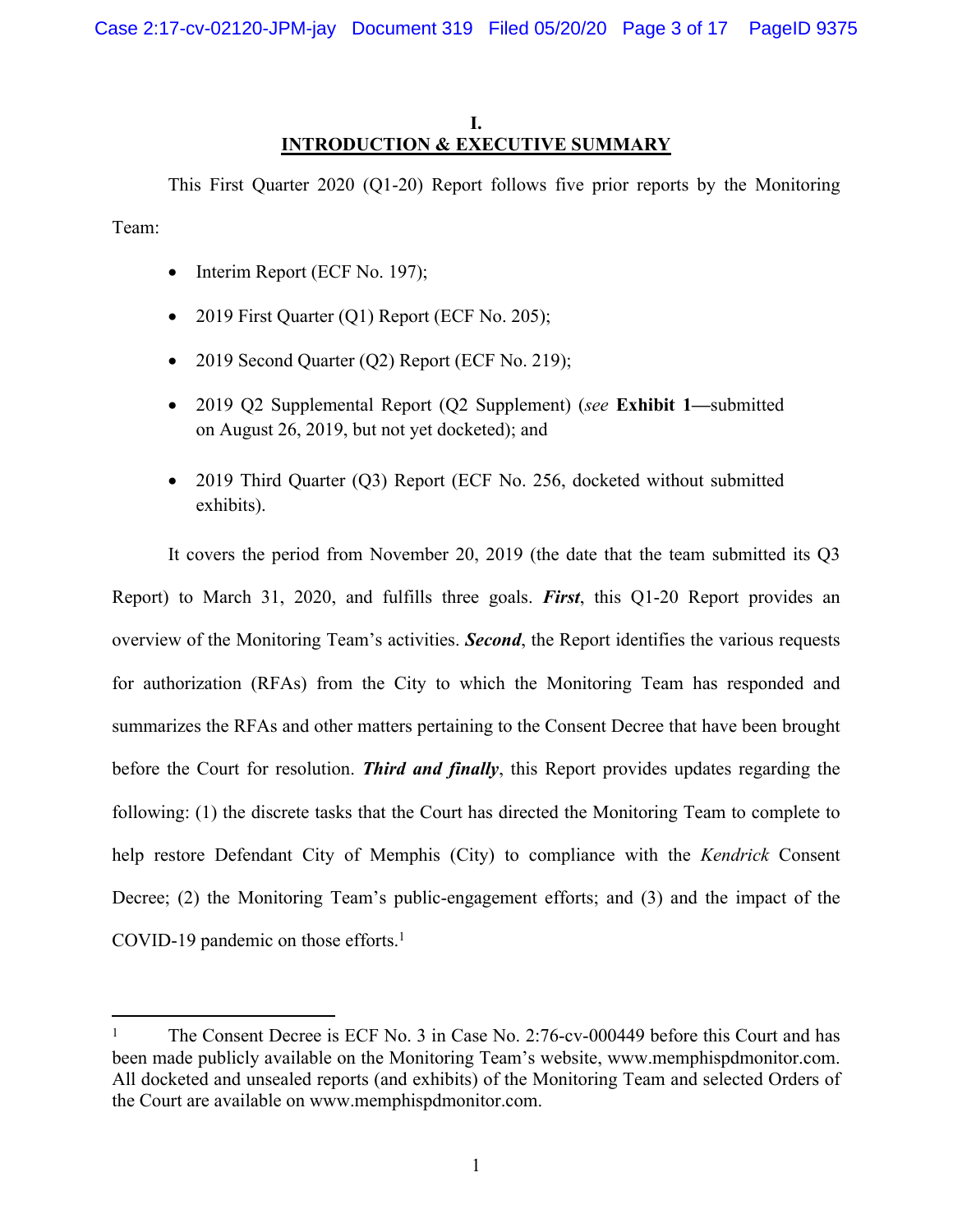## <span id="page-3-0"></span>**II. OVERVIEW OF THE MONITORING TEAM'S ACTIVITIES**

Since the submission of its Q3 Report on November 20, 2019, the Monitoring Team has

done the following:

- Exchanged more than 1,500 internal and external emails.
- Conducted 18 weekly Monitoring Team conference calls and additional ad hoc calls as necessary; participated in more than 20 weekly and ad hoc calls with the City; and joined scheduled and ad hoc calls with Intervening Plaintiff ACLU of Tennessee, Inc. (ACLU-TN).
- Appeared before the Court, in person or telephonically, or otherwise brought matters to the Court's attention, seven times: November 21, 2019;<sup>2</sup> November 26, 2019;<sup>3</sup> December 20, 2019;<sup>4</sup> January 2, 2020;<sup>5</sup> January 8, 2020;<sup>6</sup> and February 28, 2020 (2).<sup>7</sup>
- Conducted in-person Monitoring Team meetings on November 21, 2019, and March 10, 2020.
- Conducted various calls with Dr. Sheila Peters of Fisk University (Dr. Peters) and a joint call with the City, the ACLU-TN, and Dr. Peters regarding the protocol for focus groups on December 20, 2019.

<sup>2</sup> (*See* Order, ECF No. 259.)

<sup>3</sup> (*See* Text Order, ECF No. 265; Letter from E. Stanton to Court re: the City's Social-Media Policy, attached as **Exhibit 2**.)

<sup>4</sup> (*See* Notice by the City, ECF No. 268; Letter from E. Stanton to Court re: alternate versions of the City's Social-Media Policy, attached as **Exhibit 3**; *see also* City's and ACLU-TN's Written Comments re: Social-Media Policy, ECF Nos. 270 & 271.)

<sup>5</sup> (*See* Orders, ECF Nos. 269 & 273.)

<sup>6</sup> (*See* Letter from E. Stanton to Court re: FISA Opinions, attached as **Exhibit 4**; *see also*  City's Motions for Leave to respond to Letter, Sealed ECF No. 277 & ECF No. 278; Order re: Motions, ECF No. 281; and City's Response to Letter, ECF No. 282.)

<sup>7</sup> (*See* Orders & Setting Letter re: New Deadlines, ECF Nos. 285-287, 293; Letter from E. Stanton to the Court re: Sanction 5, attached as **Exhibit 5**; City's Motion for Hearing, ECF No. 289; Order Setting Hearing & Setting Letter, ECF Nos. 290 & 291; City's Motion to Seal Documents, ECF No. 296; City's Pre-Hearing Brief, ECF No. 297; ACLU-TN Response in Opp'n to Sealing, ECF No. 298; *see also* Order Setting Video Hearing, ECF No. 310.)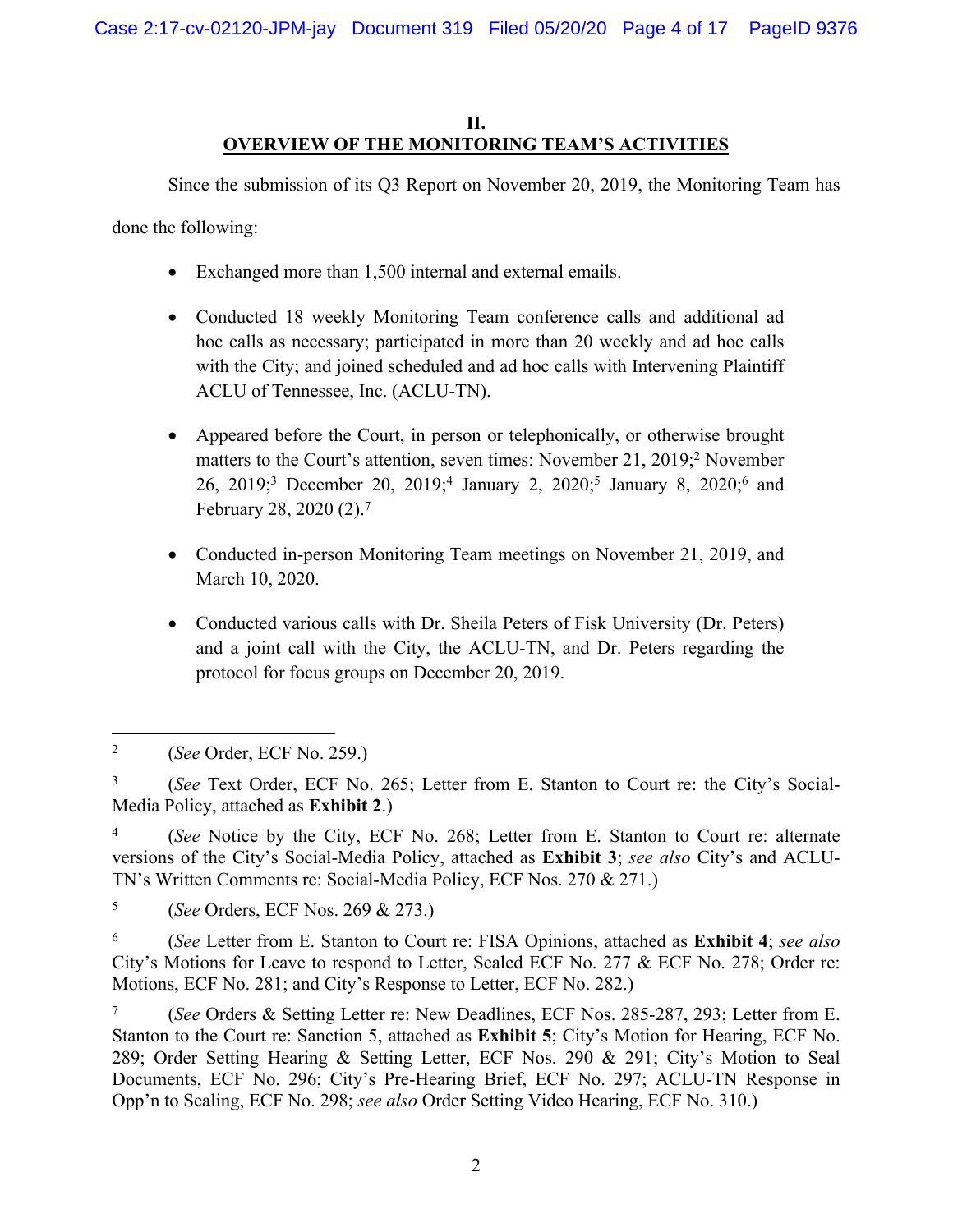- Worked with the City to schedule a remote meeting with Major Darren Goods, head of the Memphis Police Department (MPD)'s Multi-Agency Gang Unit (MGU).
- Tracked more than 580 hours of Monitoring Team time. (*See, e.g.,* ECF Nos. 267, 276, 284, 299, 307.)
- Hosted a third community engagement forum on March 10, 2020, at the Benjamin L. Hooks Central Library, located at 3030 Poplar Avenue, Memphis, TN 38111.8
- Conferred via email, telephone, and www.memphispdmonitor.com with multiple community members.<sup>9</sup>
- Posted Public Comment Procedure Protocols on a new "Trial & Public Comment" Page on www.memphispdmonitor.com and notified the press and community contacts about the protocols.<sup>10</sup>
- Provided real-time responses to RFAs for discrete MPD activity or clarifications regarding the same on four occasions: December 19, 2019;<sup>11</sup> January 19, 2020;<sup>12</sup> March 21, 2020;<sup>13</sup> and March 27, 2020.<sup>14</sup>

<sup>8</sup> *See, e.g., "*Third Public Forum to be Held in Memphis Police Spy Case," February 3, 2020, *available at* https://dailymemphian.com/article/10460/third-public-forum-to-be-held-inmemphis-police; Press Release, attached as **Exhibit 6**; Agenda, attached as **Exhibit 7**.

<sup>9</sup> In one instance, the Monitor was able to resolve a potential dispute between a community member, H.D., and the City concerning one of the City's RFAs. *See infra* note 12 and accompanying text.

<sup>10</sup> (*See* **Ex. 7**; Email of April 23, 2020, to Community Contacts and Press, attached as **Exhibit 8**.)

<sup>11</sup> (*See* Emails between E. Stanton and B. McMullen of December 17 & 19, 2019, attached as **Exhibit 9**.)

<sup>12</sup> (*See* Emails between E. Stanton and J. Sink of January 17-19, 2020, attached as **Exhibit 10**.)

<sup>13</sup> (*See* Emails between E. Stanton and J. Sink of March 20-21 & 23, 2020, attached as **Exhibit 11**.) The City subsequently objected to the Monitor's resolution of this request. (*See* ECF Nos. 300.) The Court responded by Ordering a telephonic hearing on the objections, which was held on April 1, 2010 (*see* ECF Nos. 300-01, 304), and after which the City's objections were overruled (ECF No. 305).

<sup>14</sup> (*See* Emails between E. Stanton and J. Sink of March 27, 2020, attached as **Exhibit 12**.)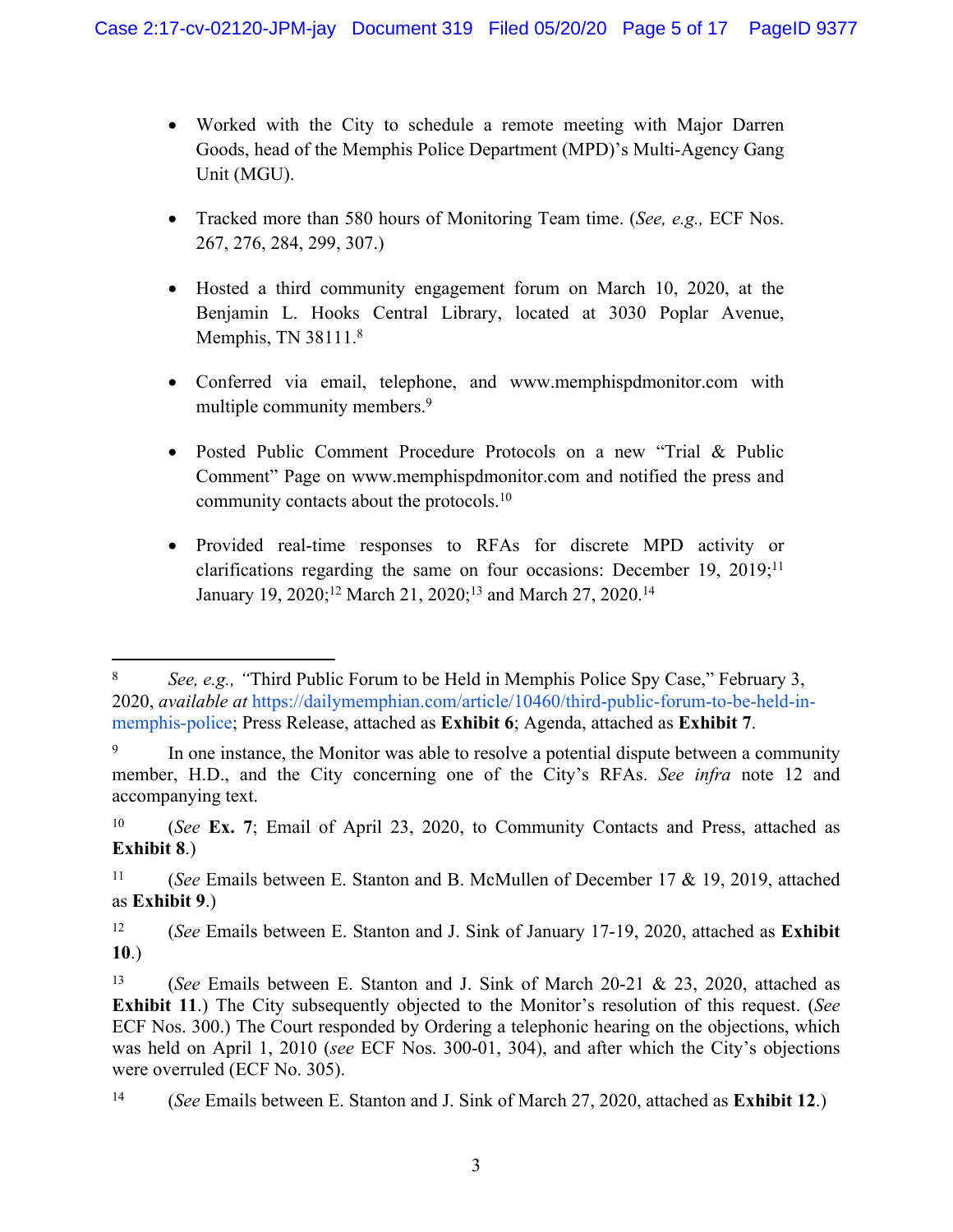These and ongoing activities of the Monitoring Team are described in greater detail where relevant to the discrete tasks, RFAs, and community-engagement efforts discussed below.

## <span id="page-5-0"></span>**III. REQUESTS FOR AUTHORIZATION & MATTERS BROUGHT BEFORE THE COURT**

This reporting period saw fewer RFAs from the City than the last—4 compared to 10. Rather than duplicate discussion of the issues raised by those RFAs, this Q1-20 Report attaches the relevant correspondence for each RFA as follows:

- December 19,  $2019$ ;<sup>15</sup>
- January 19, 2020;<sup>16</sup>
- March 21,  $2020$ ;<sup>17</sup> and
- March 27, 2020.<sup>18</sup>

There was, however, an increase in the number of matters brought directly before the Court. During the last reporting period there were five such matters.<sup>19</sup> During this reporting period there were seven.<sup>20</sup> Some of these matters were "appeals" by the City from resolutions by

<sup>15</sup> *See supra* note 11 and accompanying text.

<sup>16</sup> *See supra* note 12 and accompanying text.

<sup>&</sup>lt;sup>17</sup> *See supra* note 13 and accompanying text.

<sup>18</sup> *See supra* note 14 and accompanying text.

<sup>19</sup> Those matters were as follows: (1) the City's handling of a Labor Day Parade (*see* Ex. 18, Q3 Report); (2) the September and October 2019 submissions of community members who attended the August 27, 2019, hearing (*see* Ex. 7, Q3 Report); (3) the October 23, 2019, submission of the Monitoring Team's final recommendations regarding the City's proposed policies, protocols, and training guidelines; (4) the Monitor's request for an extension of the timeline for completing focus groups, which was granted (*see* Order, ECF No. 241); and (5) the City's Motion for Immediate Modification of the Consent Decree, which was denied (*see* Order, ECF No. 250).

<sup>20</sup> *See supra* notes 2-7; *see also supra* note 13 and accompanying text for an eighth matter presented to the Court at the beginning of April.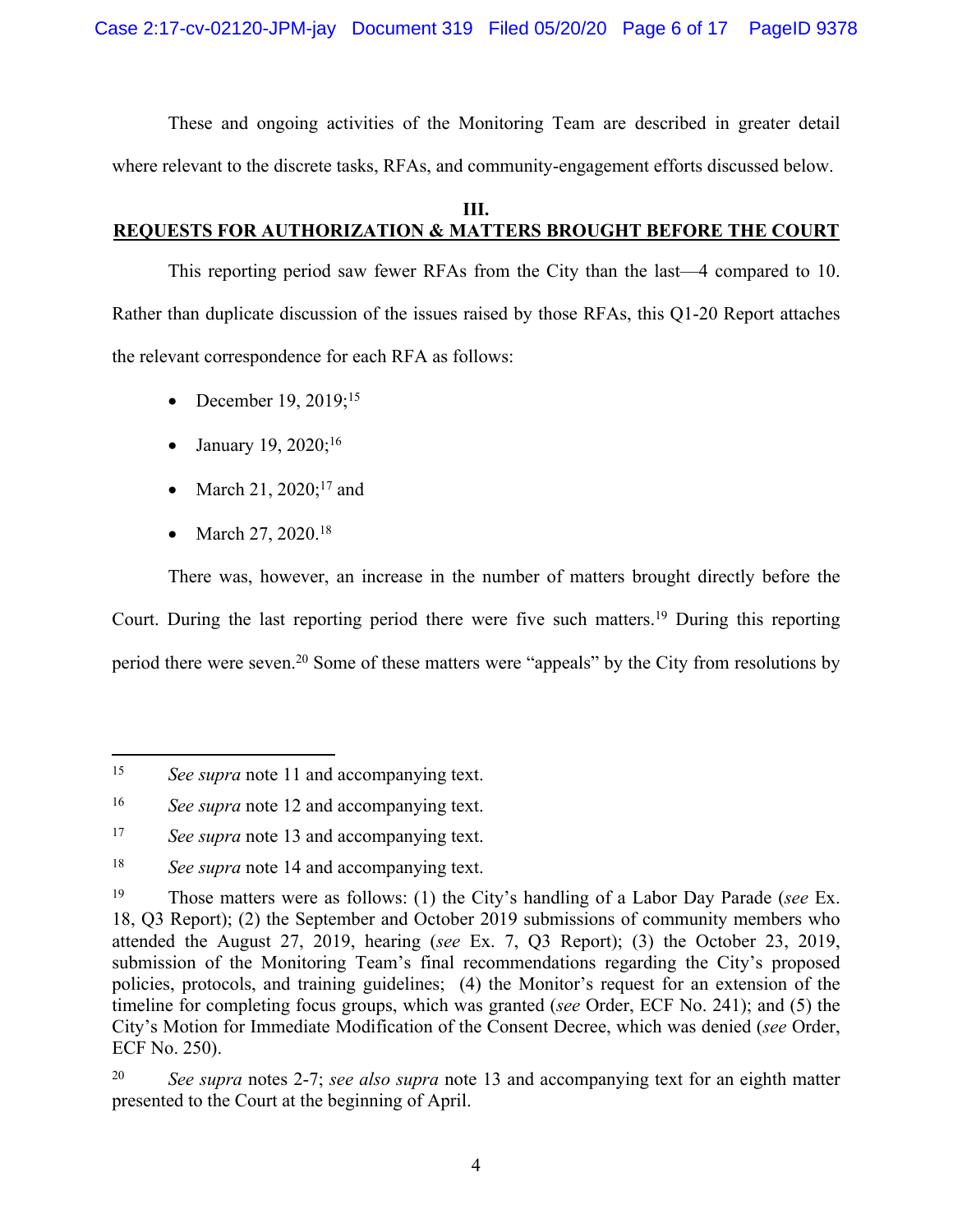the Monitor,<sup>21</sup> while others were brought to the Court's attention by the Monitor. Summaries of each matter, all referenced briefly in Section II, above, are as follows:

- November 21, 2019:<sup>22</sup> The full Monitoring Team appeared before the Court to present the Q3 Report's findings. Subject-Matter Experts Rachel Levinson-Waldman and David McGriff provided testimony. Among other things, the Court Ordered the Monitor and the City jointly to submit the City's proposed social-media policy no later than November 26, 2019.
- November 26, 2019:<sup>23</sup> The Monitor requested additional time for the Monitoring Team to review several revisions to the social-media policy that were proposed by the City on November 25, 2019, the day before the policy was due to the Court. According to the City, the revisions were based on Mrs. Levinson-Waldman's testimony at the November 21, 2019, hearing and the survey of federal social-media policies that were attached as Exhibit 6 to the Q3 Report.<sup>24</sup> The Court granted the request.
- December 20, 2019:<sup>25</sup> The Monitor explained that the Monitoring Team and the City were unable to agree on a version of the social-media policy to present to the Court. The Monitoring Team preferred the version of the policy that existed before the City's November 25, 2019, revisions, and the City preferred the revised version. The Monitor submitted both versions to the Court, along with the Monitoring Team's objections to the City's proposed revisions. The City also filed a notice with the Court regarding the competing

(Hr'g Tr., ECF No. 207, PageID # 7189: 16-25.)

<sup>25</sup> *See supra* note 4 and accompanying text.

<sup>21</sup> As the Court has explained,

The first step is always to go to the monitor's team and seek their input, but sometimes the monitor may say, on this issue we need to petition the Court on it, and that's fine. And, then, sometimes, [the City] may disagree, either one of the parties in this case might disagree with either the resolution—or the resolution, and so, in essence, it's like an appeal, but you just need to say we request the Court to review X, and we will.

<sup>22</sup> *See supra* note 2 and accompanying text.

<sup>23</sup> *See supra* note 3 and accompanying text.

<sup>&</sup>lt;sup>24</sup> The Q3 Report is docketed as ECF No. 256, but the Court has not docketed the exhibits to that report.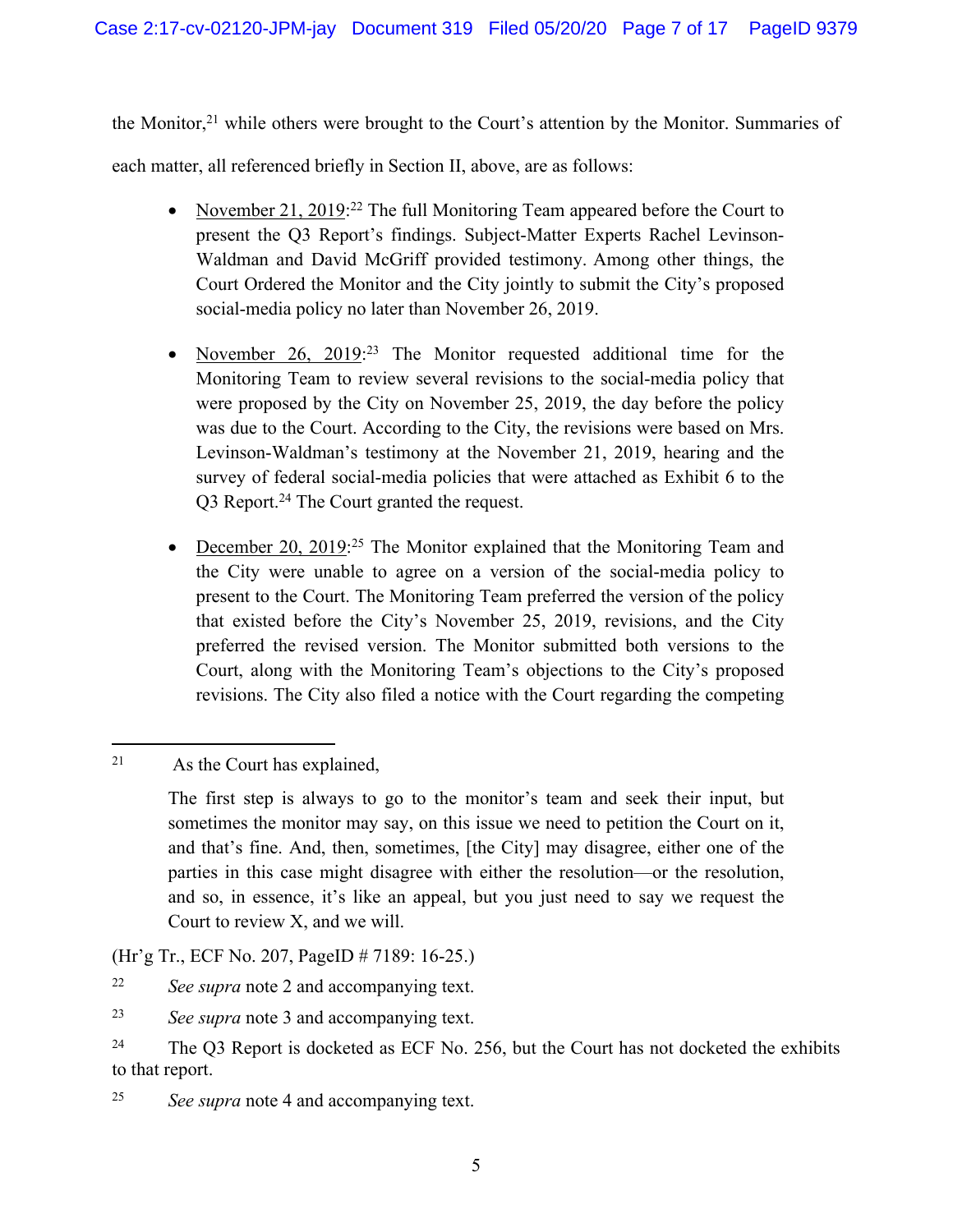versions. Finally, the Court invited the City and the ACLU-TN to offer written comments on the proposed policies.

- January 2, 2020:<sup>26</sup> The Court expanded a telephonic status conference about scheduling to include discussion of the competing versions of the social media policy. Mrs. Levinson-Waldman testified during the conference, after which the Court Ordered the Monitor to provide to the Court for consideration several Foreign Intelligence Surveillance Act (FISA) opinions that Mrs. Levinson-Waldman referenced during her testimony.
- January 8,  $2020<sup>27</sup>$  The Monitor provided the requested FISA opinions to the Court, along with a letter explaining the relevance of the opinions to the Monitoring Team's objections to the City's proposed revisions to its socialmedia policy. The City then requested permission to respond to the opinions and the letter, which the Court granted.
- February 28, 2020  $(1)$ :<sup>28</sup> On February 26, 2020, the Court scheduled a telephonic status conference for Friday, February 28, 2020, to discuss the City's motion to extend certain deadlines. The Monitor participated in that conference because some of the deadlines applied to the Monitoring Team. The Amended Scheduling Order that the Court ultimately entered included a deadline for the Monitor to make a final pretrial report and provide any anticipated presentations and expert analysis two weeks before the trial of this matter, which is scheduled for June 17, 2020. The Order also included deadlines for the submission of written comments from the public, the protocol for which the Order stated would be set out in a separate Order. (*See*  ECF No. 295 & Section IV, below.)
- February 28, 2020 (2):<sup>29</sup> Also on February 28, 2020, the Monitor informed the Court by letter that he believed the City to have departed from Sanction 5 of the Court's Sanctions Order (ECF No. 152). Included with the Monitor's letter were correspondence with the City and the ACLU-TN about the alleged Sanction 5 departure, a request to the Court that the correspondence be made public, and a request for a hearing. The City subsequently filed motions requesting an expedited hearing and the sealing or redaction of the

<sup>26</sup> *See supra* note 5 and accompanying text.

<sup>27</sup> *See supra* note 6 and accompanying text.

<sup>28</sup> *See supra* note 7 and accompanying text.

<sup>29</sup> *Ibid*.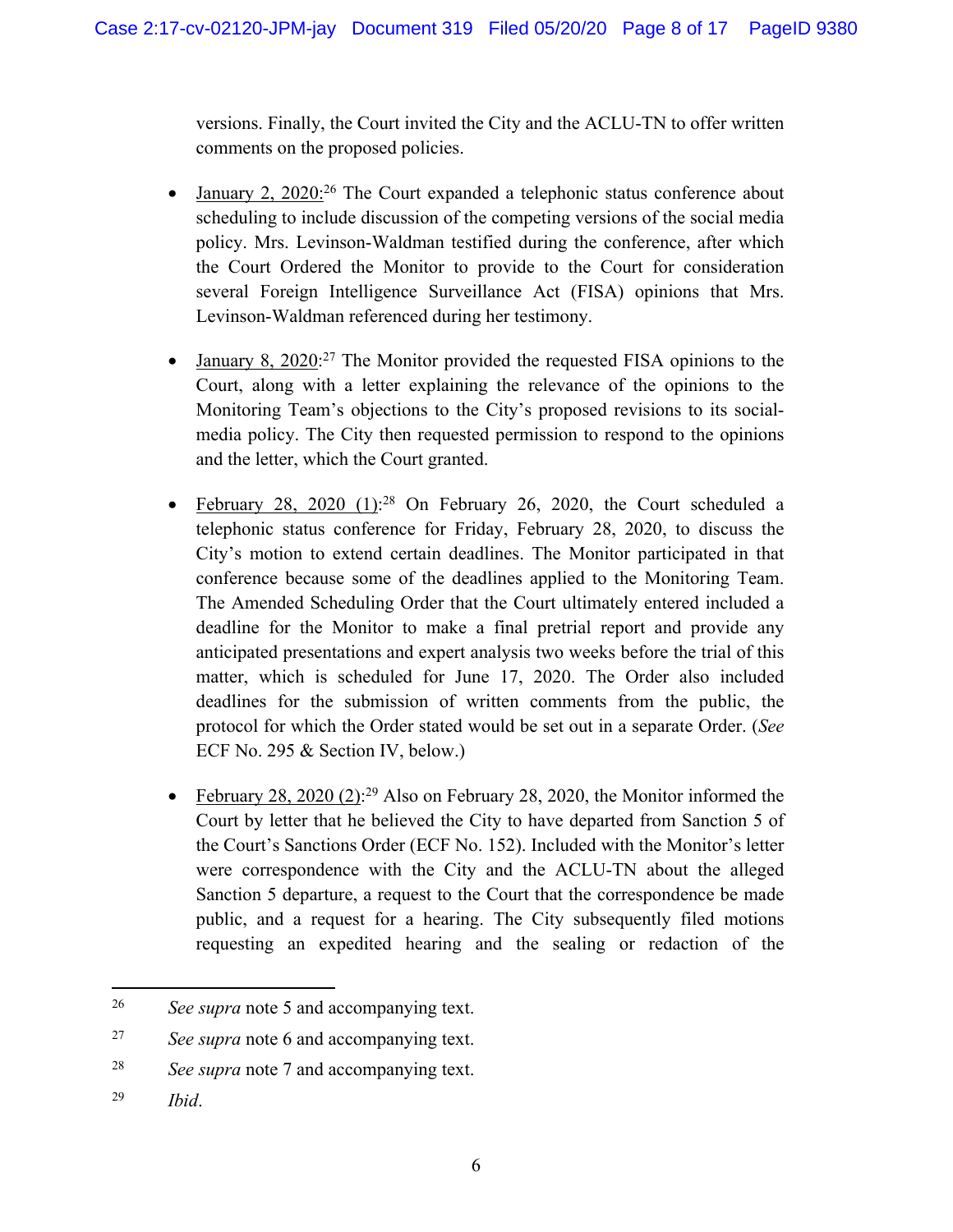correspondence. The ACLU-TN filed a response in opposition to sealing. The Court scheduled a hearing on the alleged Sanction 5 departure for March 17, 2020, before which the City filed a pre-hearing brief on March 13, 2020. But the hearing was cancelled due to the COVID-19 pandemic. The hearing has been rescheduled, to occur via video, for May 14, 2020.

## <span id="page-8-0"></span>**IV. DISCRETE TASKS, PUBLIC ENGAGEMENT & COVID-19**

The Court has held three hearings on the status of the Monitoring Team's efforts to help restore the City to compliance with the *Kendrick* Consent Decree, on April 23, 2019 (*see* Order, ECF No. 203); August 27, 2019 (*see* Order, ECF No. 225); and November 21, 2019 (*see* Order, ECF No. 259). At each hearing, the Court identified specific tasks for the Monitoring Team to complete. All of those tasks except one—focus groups—either have been completed or are awaiting approval by the Court. The status of each task is as follows:

| <b>Apr. 23, 2019, Hearing</b>           |                                  | <b>Aug. 27, 2019, Hearing</b>                                                  |                                                                                                               | <b>Nov. 21, 2019, Hearing</b>                                                                 |                                                                                                                                                                                                                                                                                            |
|-----------------------------------------|----------------------------------|--------------------------------------------------------------------------------|---------------------------------------------------------------------------------------------------------------|-----------------------------------------------------------------------------------------------|--------------------------------------------------------------------------------------------------------------------------------------------------------------------------------------------------------------------------------------------------------------------------------------------|
| <b>TASK</b>                             | <b>STATUS</b>                    | <b>TASK</b>                                                                    | <b>STATUS</b>                                                                                                 | <b>TASK</b>                                                                                   | <b>STATUS</b>                                                                                                                                                                                                                                                                              |
| Submission<br>of<br>$90$ -Day<br>Goals. | <b>Complete:</b><br>ECF No. 208. | Submission<br>of<br>$\&$<br>Audit<br>Compliance<br>Plan<br>for<br>the<br>City. | <b>Complete:</b><br>Submitted<br>on<br>August 2, 2019. <sup>30</sup><br>Court<br><b>Awaiting</b><br>approval. | Submission<br>of<br>final<br>draft of the<br>City's<br>proposed<br>social<br>media<br>policy. | <b>Incomplete:</b><br>Competing<br>submissions<br>made by the<br>Monitoring<br>Team<br>and<br>the City on<br>December<br>2019,<br>20,<br>with<br>along<br>supplemental<br>submissions<br>on January 8<br>and February<br>5, 2020. <sup>31</sup><br>Awaiting<br>resolution by<br>the Court. |
| Submission                              | <b>Complete:</b>                 | Implementation                                                                 | <b>Incomplete:</b>                                                                                            |                                                                                               |                                                                                                                                                                                                                                                                                            |

Submission **Complete:** Implementation **Incomplete:**<br>Submission *See supra* notes 4-6 and accompanying text.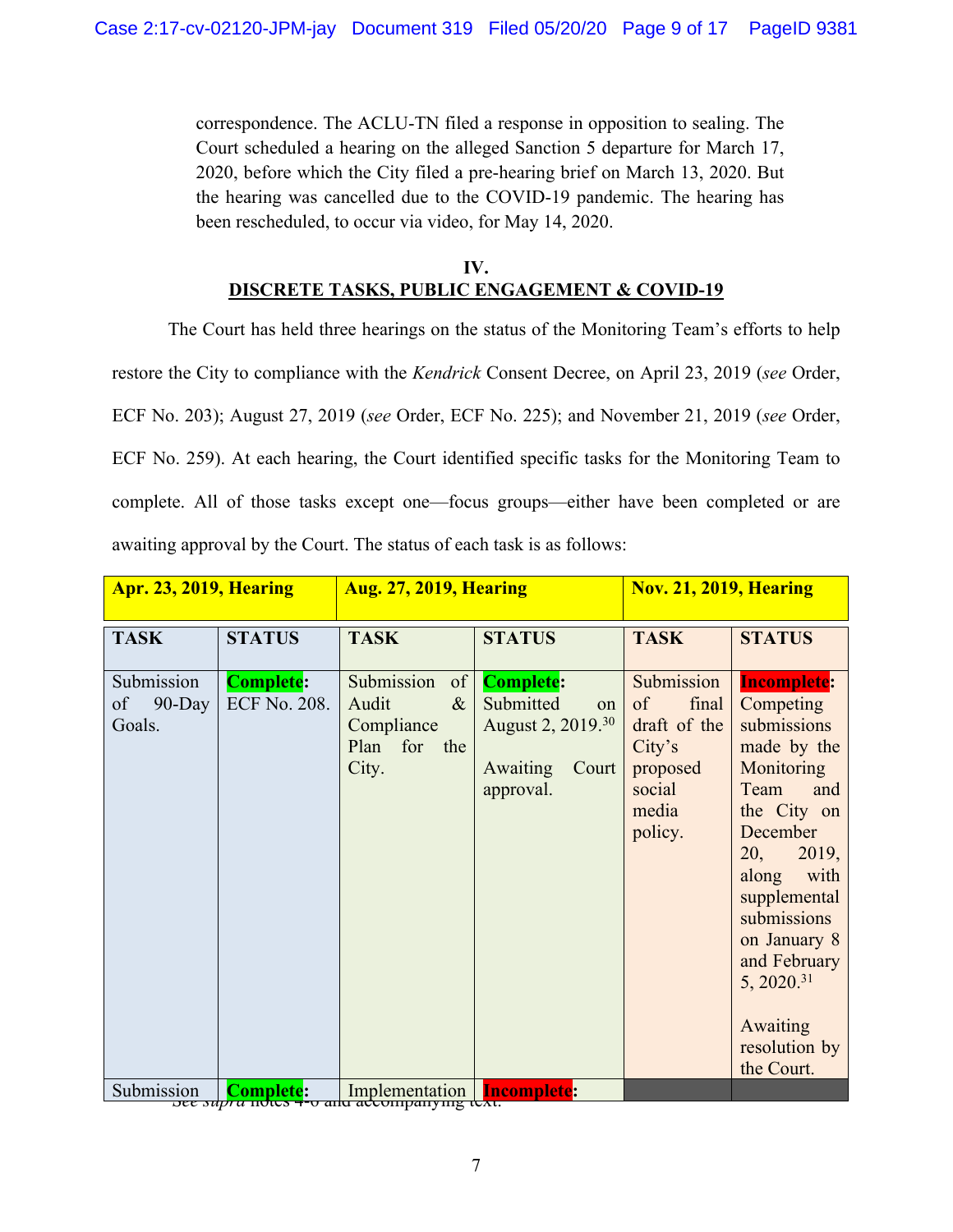| Joint<br>of<br>Public<br>Engagement<br>Plan.                                                            | <b>ECF No. 211.</b>                                                                      | of Audit<br>$\&$<br>Compliance<br>Plan.                                                                                    | Awaiting<br>Court<br>approval.                                                                                                                                        |  |
|---------------------------------------------------------------------------------------------------------|------------------------------------------------------------------------------------------|----------------------------------------------------------------------------------------------------------------------------|-----------------------------------------------------------------------------------------------------------------------------------------------------------------------|--|
| Submission<br>Second<br>of<br>Quarterly<br>Report,<br>tracking<br>progress<br>towards 90-<br>Day Goals. | <b>Complete:</b><br>ECF No. 219;<br>see also Q2<br>Supplement<br>(undocketed),<br>Ex. 1. | Submission of<br>final review of<br>City's<br>the<br>proposed<br>policies,<br>protocols,<br>and<br>training<br>guidelines. | <b>Complete:</b><br>Final Monitoring<br>Team<br>recommendations<br>submitted to the<br>Court on October<br>23, 2019.32                                                |  |
|                                                                                                         |                                                                                          | Focus Groups.                                                                                                              | <b>Incomplete:</b><br><b>Begun</b><br>1n<br>February<br>2020<br>but<br>interrupted<br>COVID-19<br>by<br>pandemic.<br>Update<br>be<br>to<br>provided by Dr.<br>Peters. |  |
|                                                                                                         |                                                                                          | Submission<br>of<br>of<br>survey<br>federal social-<br>media policies.                                                     | <b>Complete:</b><br>Submitted<br>November<br>20,<br>2019.33                                                                                                           |  |
|                                                                                                         |                                                                                          | Submission of<br>comments from<br>hearing<br>attendees.                                                                    | <b>Complete:</b><br>Submitted<br>September<br>26,<br>2019,<br>and<br>October<br>4,<br>2019.34                                                                         |  |

Completion of the focus groups began in February 2020, but was interrupted by the

COVID-19 pandemic, which likewise caused the cancellation of the Court's initial hearing on

<sup>32</sup> *See* Exs. 1 & 3, Q3 Report, ECF No. 256, attached again here as **Exhibit 14 & 15**; *see also supra* notes 19 & 24 and accompanying text.

<sup>33</sup> *See* Ex. 6, Q3 Report, ECF No. 256, attached again here as **Exhibit 16**; *see also supra*  note 24 and accompanying text.

<sup>34</sup> *See* Ex. 7, Q3 Report, ECF No. 256, attached again here as **Exhibit 17**; *see also supra*  note 24 and accompanying text.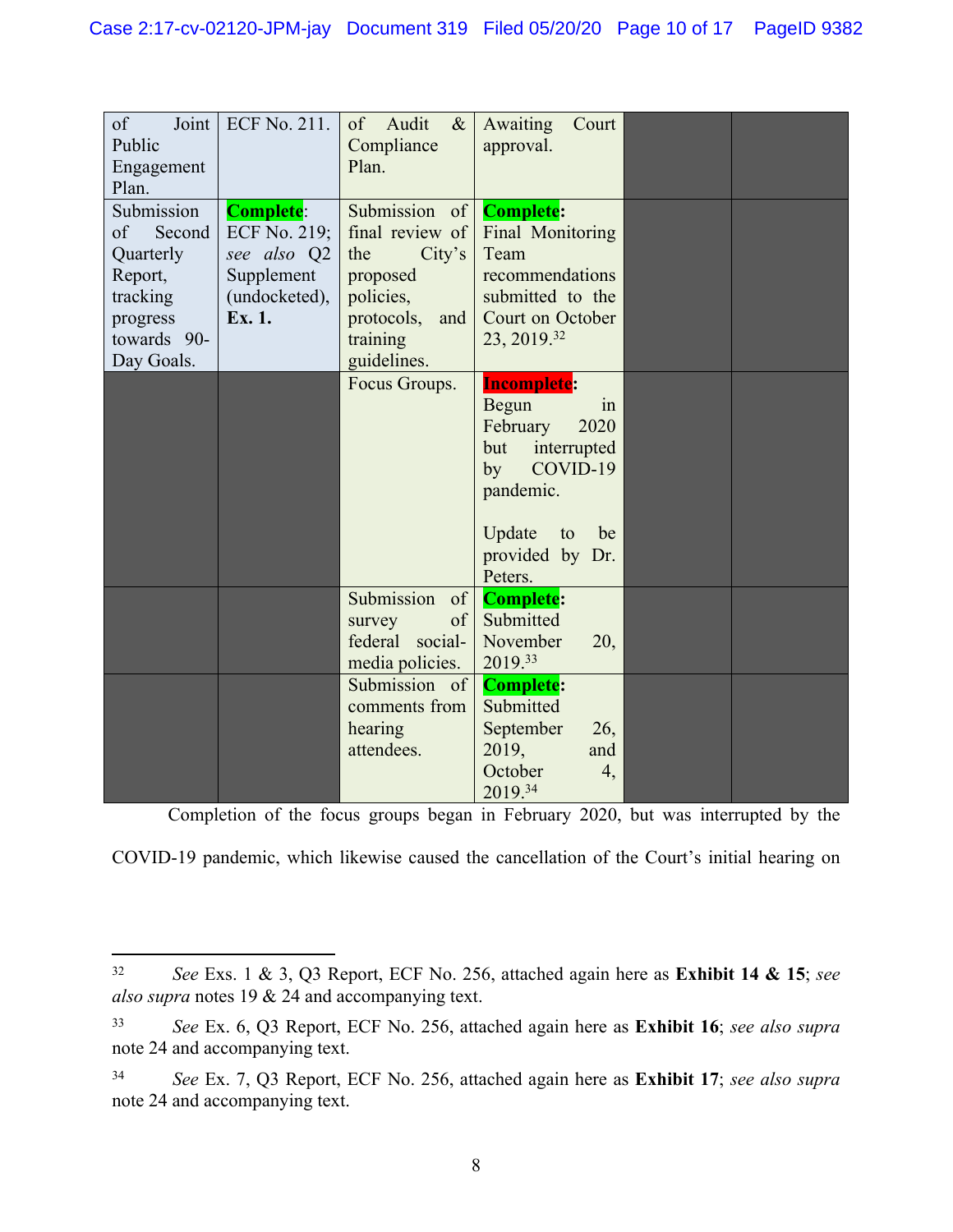the City's alleged departure from Sanction 5.<sup>35</sup> Dr. Peters, who is conducting the focus groups, will update the Monitoring Team, the parties, and the Court on the status of the focus groups and contemplated next steps. (*See* ECF No. 241.)

The Monitoring Team's other public engagement efforts also have been impacted by COVID-19. Turnout at the third community forum, held on March 10, 2020,<sup>36</sup> was much lower than turnout at the first and second forums, and two members of the Monitoring Team (Mrs. Levinson-Waldman and Dr. Theron Bowman) were also unable to attend the forum due to COVID-19 concerns.<sup>37</sup> As was the case with the Court's August 2019 request for public input,  $38$ several community members have submitted comments regarding proposed modifications to the Consent Decree during the Court's month-long (April 3-May 4, 2020) pretrial Public Comment Period.<sup>39</sup> Because the Public Comment Period was announced on March 3, 2020, however, just as the COVID-19 pandemic was beginning to take its toll on the City, members of the public have requested an extension of the May 4, 2020, deadline to allow for the submission of additional comments. The Independent Monitor will send separate correspondence to the Court that details this request.

The Monitoring Team's final, pretrial report<sup>40</sup> will include a comprehensive recitation of the team's community engagement efforts, the successes and failures of those efforts, and

<sup>35</sup> *See supra* note 7 and accompanying text; Section III, *supra*, at pp. 6-7.

<sup>36</sup> *See supra* note 8 and accompanying text

<sup>37</sup> It also should be noted that the March 10, 2020, community forum took place at a different location (the Benjamin L. Hooks Central Library) from the first two community forums (Mississippi Boulevard Christian Church), and that several attendees complained that they received little to no notice, or inaccurate notice of the forum, despite its having been publicized more than one month in advance. *See supra* note 8 and accompanying text.

<sup>38</sup> *See supra* note 34 and accompanying text.

<sup>39</sup> (*See* Order, ECF No. 295; *see also supra* notes 8 & 10 and accompanying text.)

<sup>40</sup> (*See* Order, ECF No. 293; *see also supra* note 7 and accompanying text.)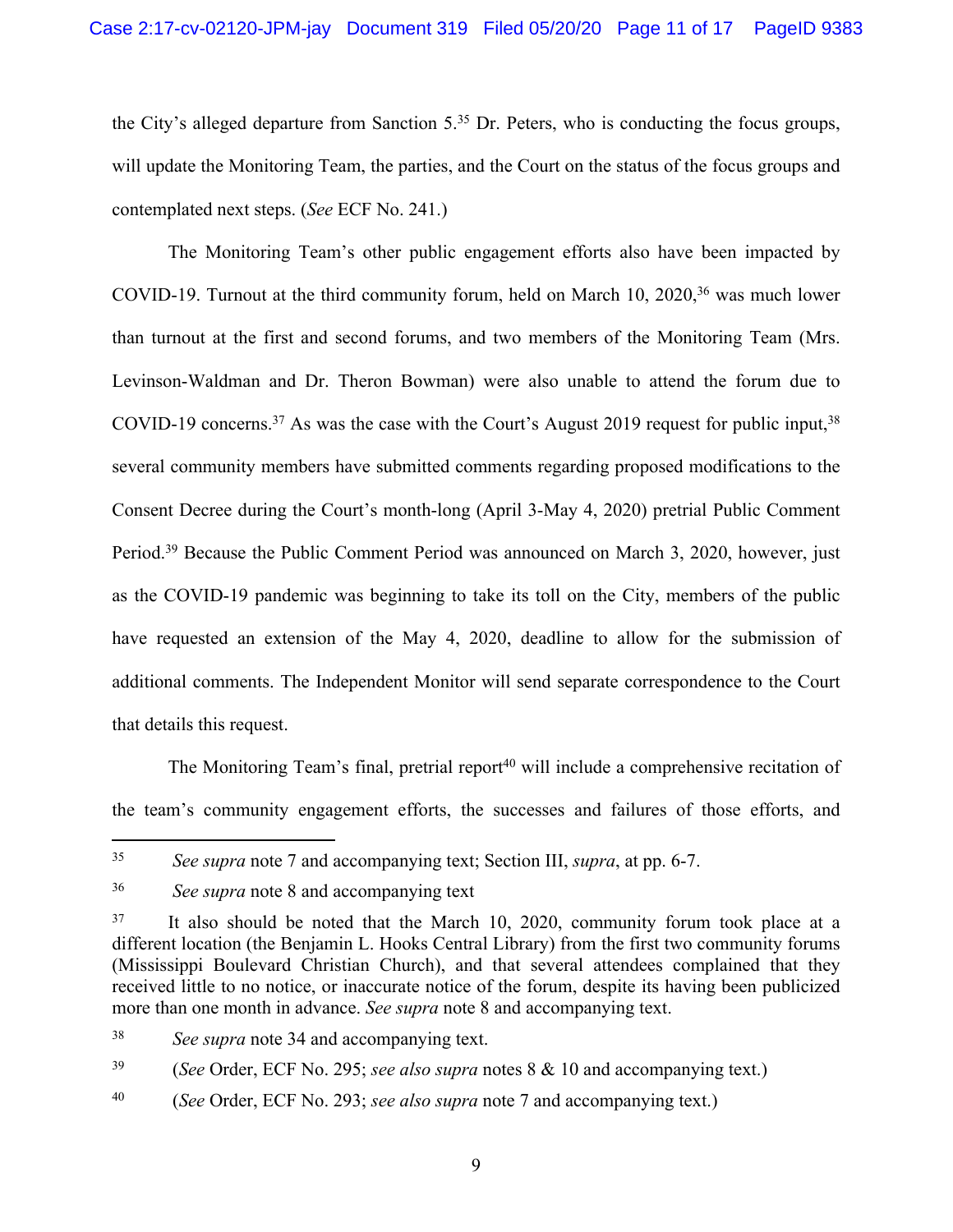recommendations of the team's subject-matter experts and community members. But it is worth noting here that in almost every single encounter that the Monitoring Team has had with community members—via email, the Monitoring Team website, at community forums, and during one-on-one and group meetings—members have reiterated the request that the team be broadened to include one or more "lay" community members.<sup>41</sup>

As always, the Monitoring Team submits this recommendation and the others that it has received from the community for consideration by the Court.

## <span id="page-11-0"></span>**V. CONCLUSION**

The Independent Monitor and the Monitoring Team look forward to discussing this Report and any subsequent developments at the trial of this matter on June 17, 2020, or at any other time that the Court deems appropriate.

RESPECTFULLY SUBMITTED, this 6th day of May 2020,

/s/ *Edward L. Stanton III* Edward L. Stanton III (TN BPR #18904) BUTLER SNOW LLP 6075 Poplar Avenue, 5th Floor Memphis, TN 38119 Telephone: (901) 680-7200 Facsimile: (901) 680-7201 Email: Edward.Stanton@butlersnow.com

*Independent Monitor*

<sup>41</sup> (*See* Q2 Report, ECF No. 219, PageID # 7589; Q3 Report, ECF No. 256, PageID # 8504.)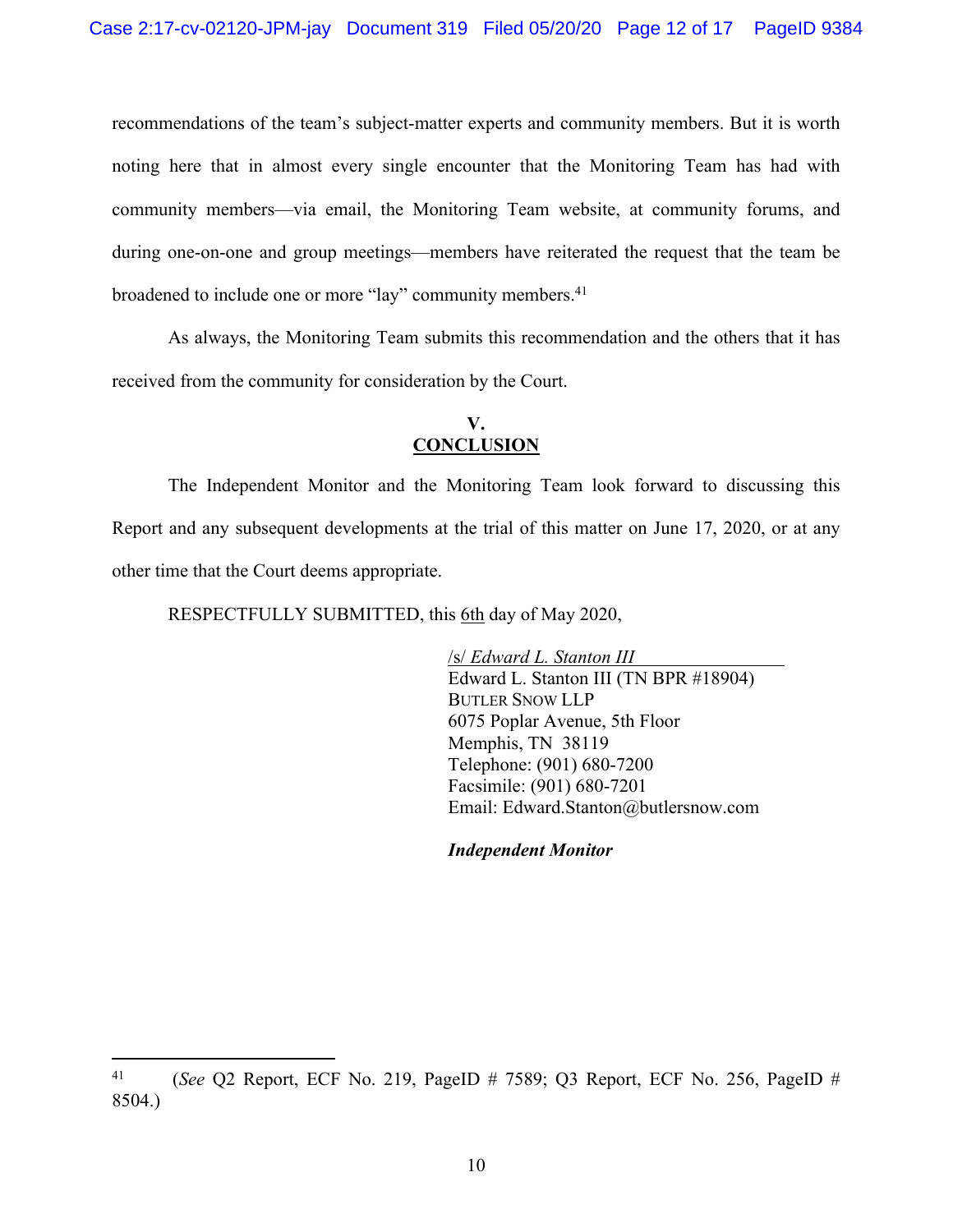Case 2:17-cv-02120-JPM-jay Document 319 Filed 05/20/20 Page 13 of 17 PageID 9385

## **APPENDIX OF DOCUMENTS REFERENCED IN THIS REPORT**

| Doc.   | Description                                                                                                   | Pages          |
|--------|---------------------------------------------------------------------------------------------------------------|----------------|
| Ex. 1  | 2019 Q2 Supplemental Report                                                                                   | 1,8            |
| Ex. 2  | November 26, 2019, Letter from E.<br>Stanton to Court re: City's Social-Media<br>Policy                       | $\overline{2}$ |
| Ex. 3  | December 20, 2019, Letter from E.<br>Stanton to Court re: Alternate Versions of<br>City's Social-Media Policy | $\overline{2}$ |
| Ex. 4  | January 8, 2020, Letter from E. Stanton to<br>Court re: FISA Opinions                                         | $\overline{2}$ |
| Ex. 5  | February 28, 2020, Letter from E. Stanton<br>to the Court re: Sanction 5                                      | $\overline{2}$ |
| Ex. 6  | March 9, 2020, Press Release re: Third<br><b>Community Forum</b>                                              | $\overline{3}$ |
| Ex. 7  | March 10, 2020, Community Engagement<br>Forum Agenda                                                          | 3              |
| Ex. 8  | Monitoring Team Email of April 23,<br>2020, to Community Contacts and Press                                   | 3              |
| Ex. 9  | Emails<br>between E.<br>Stanton<br>and B.<br>McMullen of December 17 & 19, 2019                               | 3              |
| Ex. 10 | Emails between E. Stanton and J. Sink of<br>January 17-19, 2020                                               | 3              |
| Ex. 11 | Emails between E. Stanton and J. Sink of<br>March 20-21 & 23, 2020                                            | 3              |
| Ex. 12 | Emails between E. Stanton and J. Sink of<br>March 27, 2020                                                    | 3              |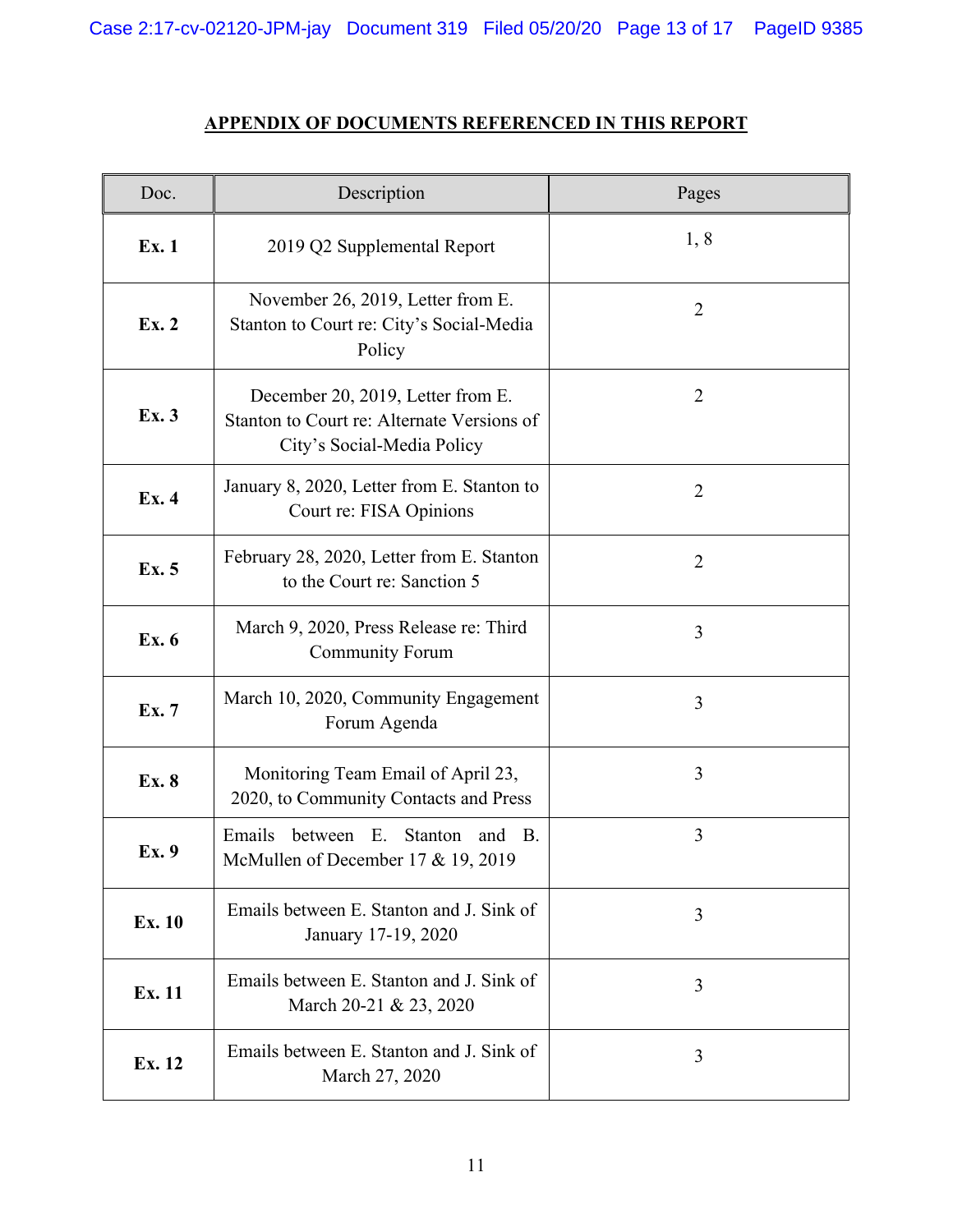| Doc.                                               | Description                                                | Pages          |
|----------------------------------------------------|------------------------------------------------------------|----------------|
| Ex. 13                                             | Exhibit 2 to Q3 Report                                     | $\tau$         |
| Ex. 14                                             | Exhibit 1 to Q3 Report                                     | 8              |
| Ex. 15                                             | Exhibit 3 to Q3 Report                                     | 8              |
| Ex. 16                                             | Exhibit 6 to Q3 Report                                     | 8              |
| Ex. 17                                             | Exhibit 7 to Q3 Report                                     | 8              |
| ECF No. $3$ ,<br>Case No.<br>$2:76$ -cv-<br>000449 | <b>Kendrick Consent Decree</b>                             | 1, 7           |
| ECF No.<br>152                                     | <b>Order Memorializing Sanctions (October</b><br>29, 2018) | 6              |
| ECF No.<br>197                                     | Monitoring Team's Interim Report                           | $\mathbf{1}$   |
| ECF No.<br>203                                     | Order Following April 23, 2019, Hearing                    | $\overline{7}$ |
| ECF No.<br>205                                     | Monitoring Team's Q1 Report                                | $\mathbf{1}$   |
| ECF No.<br>207                                     | Transcript of April 23, 2019, Hearing                      | 5              |
| ECF No.<br>208                                     | Monitoring Team's Ninety-Day Goals                         | 7              |
| ECF No.<br>211                                     | Joint Public Engagement Plan                               | 8              |
| ECF No.<br>219                                     | Monitoring Team's Q2 Report                                | 1, 8, 10       |
| ECF No.<br>225                                     | Order Following August 27, 2019,<br>Hearing                | $\tau$         |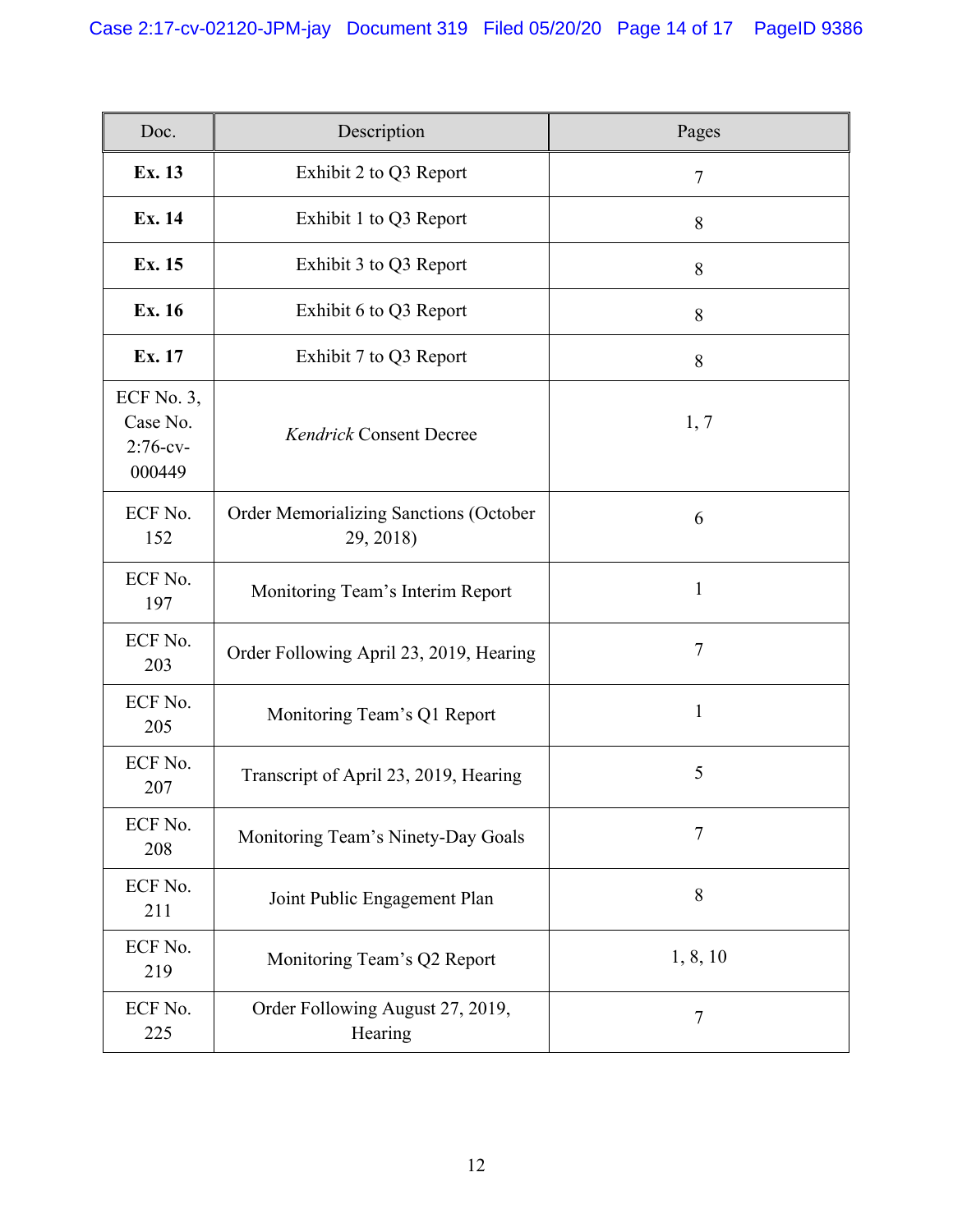| Doc.           | Description                                                                                                | Pages          |
|----------------|------------------------------------------------------------------------------------------------------------|----------------|
| ECF No.<br>241 | Order Extending the Deadline for<br><b>Completion of Focus Groups</b>                                      | 4, 9           |
| ECF No.<br>250 | Order Denying the City's Motion for<br>Immediate Modification of the Consent<br>Decree.                    | $\overline{4}$ |
| ECF No.<br>256 | Monitoring Team's Q3 Report                                                                                | passim         |
| ECF No.<br>259 | Order Following November 21, 2019,<br>Hearing                                                              | 2, 7           |
| ECF No.<br>265 | Text Order – Final Draft of Proposed<br>Social-Media Policy Deadline                                       | $\overline{2}$ |
| ECF No.<br>267 | Sealed Order on Costs of the Independent<br>Monitor                                                        | 3              |
| ECF No.<br>268 | Notice by the City re: Proposed Social-<br>Media Policy                                                    | $\overline{2}$ |
| ECF No.<br>269 | Order Expanding<br>Scope of January 2, 2020, Conference                                                    | $\overline{2}$ |
| ECF No.<br>270 | Notice of City of Memphis's Written<br>Comments re: Proposed Social-Media<br>Policy                        | $\overline{2}$ |
| ECF No.<br>271 | Notice by ACLU Written Comments re:<br>Proposed Social-Media Policy                                        | $\overline{2}$ |
| ECF No.<br>273 | Order Following January 2, 2020,<br>Telephonic Conference                                                  | $\overline{2}$ |
| ECF No.<br>276 | Sealed Order on Costs of the Independent<br>Monitor                                                        | 3              |
| ECF No.<br>277 | City's Sealed Motion for Leave to<br>Respond to Monitor's Letter of January 8,<br>2020 (incorrectly filed) | $\overline{2}$ |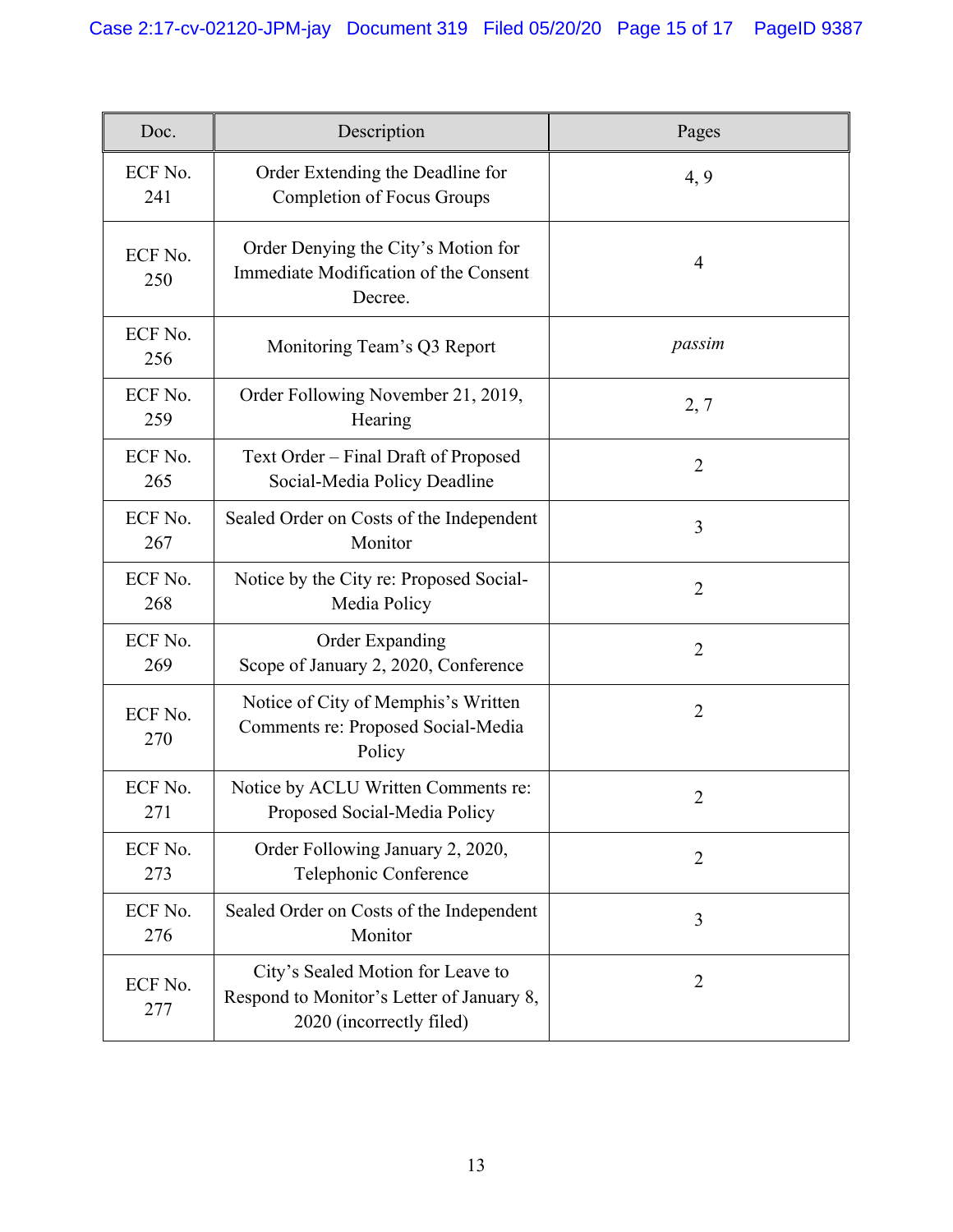| Doc.           | Description                                                                                               | Pages          |
|----------------|-----------------------------------------------------------------------------------------------------------|----------------|
| ECF No.<br>278 | City's Sealed Motion for Leave to<br>Respond to Monitor's Letter of January 8,<br>2020 (corrected filing) | $\overline{2}$ |
| ECF No.<br>281 | Order Granting City's Motion for Leave<br>to Respond                                                      | $\overline{2}$ |
| ECF No.<br>282 | City's Reply to Independent Monitor's<br>Letter of January 8, 2020                                        | $\overline{2}$ |
| ECF No.<br>284 | Order on Costs of the Independent<br>Monitor                                                              | 3              |
| ECF No.<br>285 | Order Setting Telephonic Status<br>Conference                                                             | $\overline{2}$ |
| ECF No.<br>286 | Setting Letter for Telephonic Status<br>Conference                                                        | $\overline{2}$ |
| ECF No.<br>287 | <b>Restated Final Scheduling Order</b>                                                                    | $\overline{2}$ |
| ECF No.<br>289 | City's Motion for Hearing                                                                                 | $\overline{2}$ |
| ECF No.<br>290 | <b>Order Setting Hearing</b>                                                                              | $\overline{2}$ |
| ECF No.<br>291 | <b>Setting Letter</b>                                                                                     | $\overline{2}$ |
| ECF No.<br>293 | Amended Final Scheduling Order                                                                            | 2, 10          |
| ECF No.<br>295 | Order Adopting Public Comment Period                                                                      | 6, 9           |
| ECF No.<br>296 | City's Motion to Seal Documents or<br><b>Allow Redactions Before Docketing</b><br>Publicly                | $\overline{2}$ |
| ECF No.<br>297 | City's Pre-Hearing Brief                                                                                  | $\overline{2}$ |